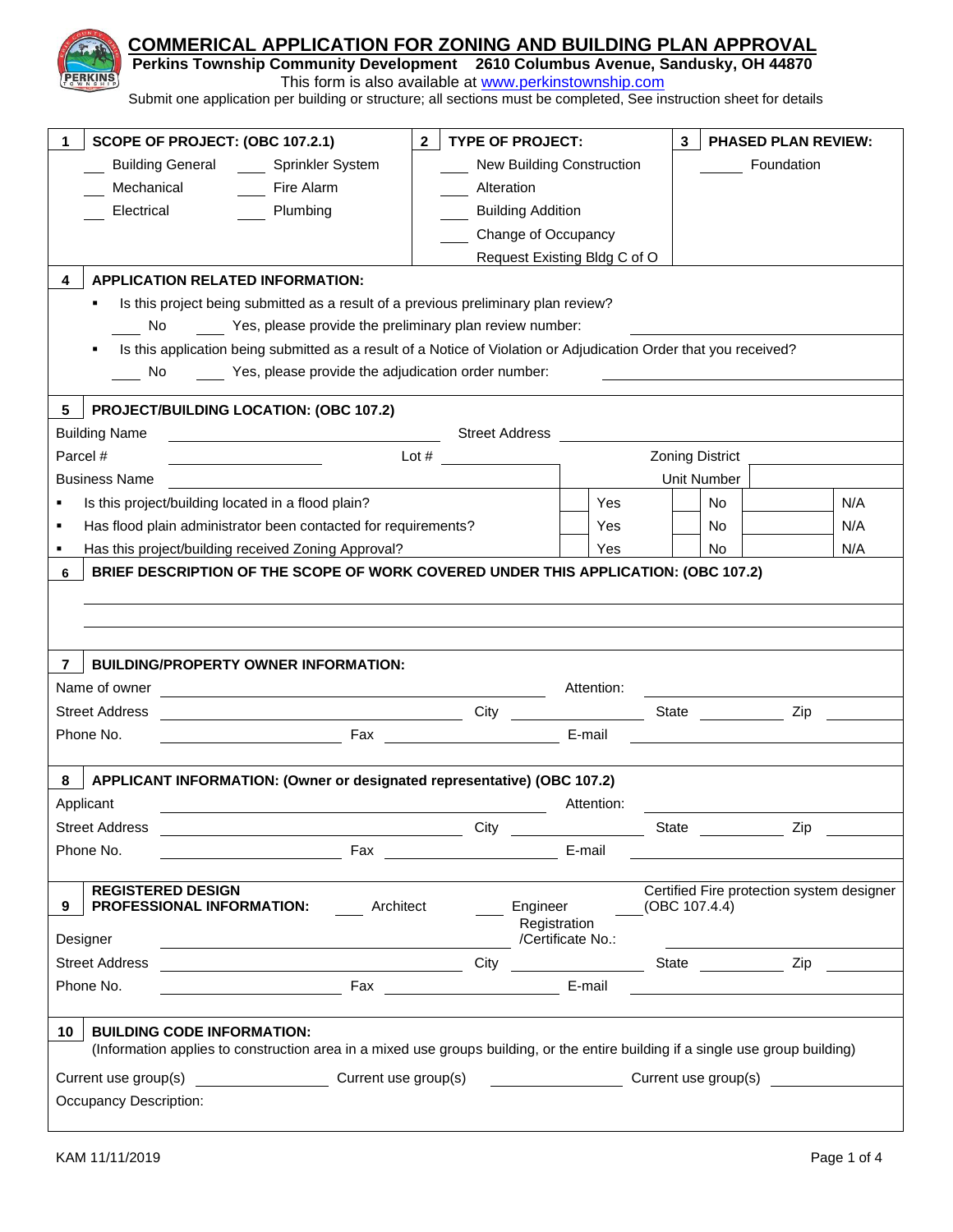### **COMMERICAL APPLICATION FOR ZONING AND BUILDING PLAN APPROVAL**

This form is also available at [www.perkinstownship.com](http://www.perkinstownship.com/)

Submit one application per building or structure; all sections must be completed, See instruction sheet for details

| GENERAL BUILDING INFORMATION: (The following information applies to the entire building, not just construction area.)<br>11<br>(OBC 107.2)                                                                                                         |                                                                          |                                                     |  |                                          |                    |  |  |  |
|----------------------------------------------------------------------------------------------------------------------------------------------------------------------------------------------------------------------------------------------------|--------------------------------------------------------------------------|-----------------------------------------------------|--|------------------------------------------|--------------------|--|--|--|
| <b>Building Information:</b><br>٠                                                                                                                                                                                                                  |                                                                          |                                                     |  |                                          |                    |  |  |  |
| Use group(s)?                                                                                                                                                                                                                                      | Mixed use groups? _____ No _____ Yes _____ Separated _____ Non-separated |                                                     |  |                                          |                    |  |  |  |
| Construction type?                                                                                                                                                                                                                                 | Building height (FT)? No. of stories?                                    |                                                     |  |                                          |                    |  |  |  |
| Occupant load?                                                                                                                                                                                                                                     | Storage height (FT)?                                                     | Storage aisle width (FT)?                           |  |                                          |                    |  |  |  |
| List USE GROUP below for mixed use building.                                                                                                                                                                                                       |                                                                          | List Occupancy Type for associated use group below. |  |                                          |                    |  |  |  |
|                                                                                                                                                                                                                                                    |                                                                          | $\blacksquare$                                      |  |                                          |                    |  |  |  |
|                                                                                                                                                                                                                                                    |                                                                          | $\blacksquare$                                      |  |                                          |                    |  |  |  |
|                                                                                                                                                                                                                                                    |                                                                          |                                                     |  |                                          |                    |  |  |  |
|                                                                                                                                                                                                                                                    |                                                                          |                                                     |  |                                          |                    |  |  |  |
| Fire Protection Systems: (Enter the type of system such as NFPA 13, NFPA 72, etc., if known. Enter "N/A" if not applicable)                                                                                                                        |                                                                          |                                                     |  |                                          |                    |  |  |  |
| Building sprinkler system?                                                                                                                                                                                                                         | Sprinkler demand @ base of riser (PSI)?                                  |                                                     |  |                                          |                    |  |  |  |
| Limited area sprinkler system? ___________ Type 1 hood suppression?                                                                                                                                                                                |                                                                          |                                                     |  | In-Rack sprinkler system?                |                    |  |  |  |
|                                                                                                                                                                                                                                                    |                                                                          |                                                     |  |                                          |                    |  |  |  |
| Building fire alarm system?                                                                                                                                                                                                                        | Fire detection system?                                                   |                                                     |  | Smoke detection system?                  |                    |  |  |  |
| 12   FEES TO BE PAID                                                                                                                                                                                                                               |                                                                          |                                                     |  |                                          |                    |  |  |  |
|                                                                                                                                                                                                                                                    |                                                                          |                                                     |  |                                          |                    |  |  |  |
| Total fees due: (from Worksheet For Fees to be Paid) \$ Total value of construction:<br>$\mathbb S$ and $\mathbb S$<br>Square Footage: Structural: _____ Electric: _____ Mechanical: _____ Sprinkler: _____ I.U.: _____ # of alarm devices: ___    |                                                                          |                                                     |  |                                          |                    |  |  |  |
|                                                                                                                                                                                                                                                    |                                                                          |                                                     |  |                                          |                    |  |  |  |
| Phased plan approval:<br>Fees paid by: $\Box$ Cash $\Box$ Check $\Box$ Credit Card<br>Transactions paid using a credit or debit card shall be subject to a non-refundable convenience                                                              |                                                                          |                                                     |  |                                          |                    |  |  |  |
| fee equal to five percent (5%) of the amount of the transaction to be added to the total amount                                                                                                                                                    |                                                                          |                                                     |  |                                          |                    |  |  |  |
| otherwise to be paid.<br>Make checks payable to: Perkins Township                                                                                                                                                                                  |                                                                          |                                                     |  |                                          |                    |  |  |  |
| <b>CERTIFICATION: (OBC 107.2)</b><br>13                                                                                                                                                                                                            |                                                                          | 14                                                  |  | THE AREA BELOW IS FOR OFFICIAL USE ONLY: |                    |  |  |  |
| I certify that I am the _________ Owner ________ Agent for the owner                                                                                                                                                                               |                                                                          |                                                     |  |                                          |                    |  |  |  |
| and all information contained in this application is true, accurate, and<br>complete to the best of my knowledge. All official correspondence in<br>connection with this application should be sent to my attention at the<br>address shown above. |                                                                          | Date received                                       |  |                                          | Appl. No.:         |  |  |  |
|                                                                                                                                                                                                                                                    |                                                                          | Check No.:                                          |  | Reviewer                                 |                    |  |  |  |
|                                                                                                                                                                                                                                                    |                                                                          | Processed by:                                       |  |                                          | Walk in<br>Mail in |  |  |  |
|                                                                                                                                                                                                                                                    |                                                                          |                                                     |  |                                          |                    |  |  |  |
| Signature                                                                                                                                                                                                                                          |                                                                          |                                                     |  |                                          |                    |  |  |  |
| Print Name:                                                                                                                                                                                                                                        | Date                                                                     |                                                     |  |                                          |                    |  |  |  |

 *"An Equal Opportunity Employer and Service Provider"*

### **INSPECTION INFORMATION**

Please see the inspection information sheet regarding the number of inspections provided per scope of work, re-inspection fees and changes after final approval.

### **CONTRACTOR INFORMATION**

All contractors shall be registered with Perkins Township per Resolution. Permit fees may be paid by the submitter, and permits will be issued to the appropriate registered contractor. **A list of all contractors working on this project is required to be submitted prior to start of work. Work started prior to permit being obtained is subject to a 100% penalty.**

#### **OTHER AGENCIES**

Please see the "Agencies you may need to contact for construction projects" sheet for contact information for Driveway, Storm Water Drainage, Conservation District, Excavation and Utilities, Water & Sewer, Health Department, EPA, and ODOT from which you may need approvals from prior to starting construction. There may be other agencies not listed that you will be required to contact.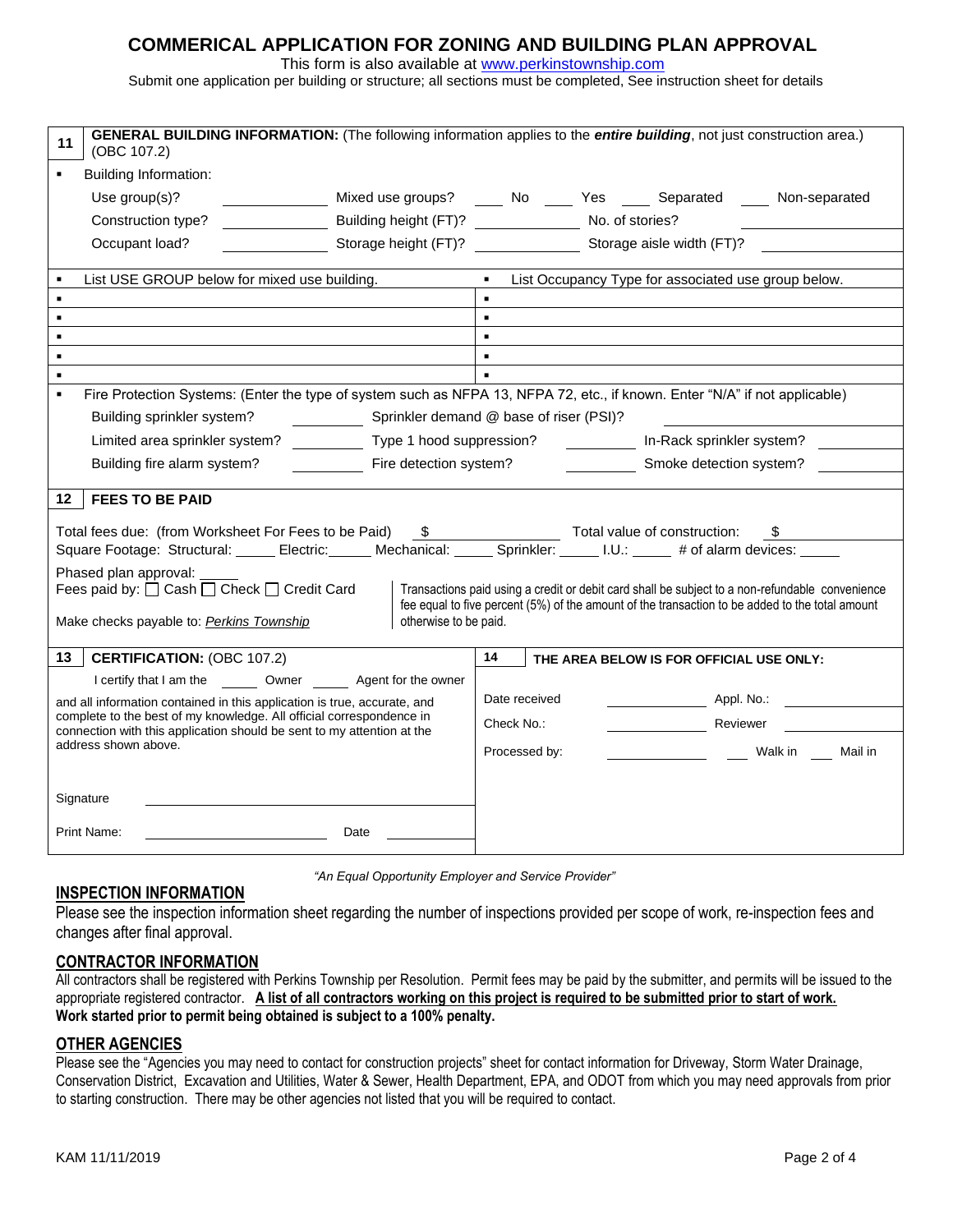# **COMMERICAL APPLICATION FOR ZONING AND BUILDING PLAN APPROVAL** FEES TO BE PAID WORKSHEET

\*\* Round up all square footage figures to the next 100 square feet.

|                                       | <b>Building General Fees</b>                                                                                                                            |  |  |  |  |  |  |
|---------------------------------------|---------------------------------------------------------------------------------------------------------------------------------------------------------|--|--|--|--|--|--|
| А.                                    | \$275.00 processing fee                                                                                                                                 |  |  |  |  |  |  |
| B.                                    | \$10.50 per 100 square feet** (Ex. If 103 sq. ft., round to 200 sq. ft.)                                                                                |  |  |  |  |  |  |
|                                       | \$10.50 per 100 Lineal Feet ** (Ex. If 103 lineal ft., round to 200 lineal ft.)                                                                         |  |  |  |  |  |  |
| ID.                                   | \$65.00 Certificate of Use and Occupancy - OBC Section 111                                                                                              |  |  |  |  |  |  |
|                                       | Sub Total Building General Section                                                                                                                      |  |  |  |  |  |  |
|                                       | Board of Building Standards (BBS) Fee (Sub Total X 3%)                                                                                                  |  |  |  |  |  |  |
|                                       | <b>Total Structural Fees</b>                                                                                                                            |  |  |  |  |  |  |
|                                       | <b>Mechanical Fees</b>                                                                                                                                  |  |  |  |  |  |  |
| А.                                    | \$275.00 processing fee                                                                                                                                 |  |  |  |  |  |  |
| B.                                    | \$6.50 per 100 square feet** (Ex. If 103 sq. ft., round to 200 sq. ft.)                                                                                 |  |  |  |  |  |  |
|                                       | Sub Total Mechanical Section                                                                                                                            |  |  |  |  |  |  |
|                                       | Board of Building Standards (BBS) Fee (Sub Total X 3%)                                                                                                  |  |  |  |  |  |  |
|                                       | <b>Total Mechanical Fees</b>                                                                                                                            |  |  |  |  |  |  |
|                                       | <b>Electrical Fees</b>                                                                                                                                  |  |  |  |  |  |  |
| А.                                    | \$275.00 processing fee                                                                                                                                 |  |  |  |  |  |  |
| B.                                    | \$6.50 per 100 square feet** (Ex. If 103 sq. ft., round to 200 sq. ft.)                                                                                 |  |  |  |  |  |  |
|                                       | C. \$6.50 per 100 Lineal Feet ** (Ex. If 103 lineal ft., round to 200 lineal ft.)                                                                       |  |  |  |  |  |  |
|                                       | Sub Total Electrical Section                                                                                                                            |  |  |  |  |  |  |
|                                       | Board of Building Standards (BBS) Fee (Sub Total X 3%)                                                                                                  |  |  |  |  |  |  |
|                                       | <b>Total Electrical Fees</b>                                                                                                                            |  |  |  |  |  |  |
|                                       | <b>Fire Alarm Fees</b>                                                                                                                                  |  |  |  |  |  |  |
| Α.                                    | \$275.00 processing fee                                                                                                                                 |  |  |  |  |  |  |
|                                       | B. \$6.50 per Alarm Device                                                                                                                              |  |  |  |  |  |  |
|                                       | Sub Total Fire Alarm Section                                                                                                                            |  |  |  |  |  |  |
|                                       | Board of Building Standards (BBS) Fee (Sub Total X 3%)                                                                                                  |  |  |  |  |  |  |
|                                       | <b>Total Fire Alarm Fees</b>                                                                                                                            |  |  |  |  |  |  |
|                                       | <b>Sprinkler System Fees (Including Hood Fire Suppression)</b>                                                                                          |  |  |  |  |  |  |
| А.                                    | \$275.00 processing fee                                                                                                                                 |  |  |  |  |  |  |
|                                       | B. \$6.50 per 100 square feet** (Ex. If 103 sq. ft. round to 200 sq. ft.)                                                                               |  |  |  |  |  |  |
|                                       | Sub Total Sprinkler Section                                                                                                                             |  |  |  |  |  |  |
|                                       | Board of Building Standards (BBS) Fee (Sub Total X 3%)                                                                                                  |  |  |  |  |  |  |
|                                       | <b>Total Sprinkler Fees</b>                                                                                                                             |  |  |  |  |  |  |
|                                       | <b>Industrialized Unit Fees</b>                                                                                                                         |  |  |  |  |  |  |
| А.                                    | \$200.00 processing fee                                                                                                                                 |  |  |  |  |  |  |
|                                       | B. \$1.75 per 100 square feet** (Ex. If 103 sq. ft. round to 200 sq. ft. These Industrialized Unit fees are only required if you are placing an         |  |  |  |  |  |  |
|                                       | approved Board of Building Standards Industrialized Unit at a commercial or industrial site for the first time. Otherwise ignore this fee box.)         |  |  |  |  |  |  |
| Sub Total Industrialized Unit Section |                                                                                                                                                         |  |  |  |  |  |  |
|                                       | Board of Building Standards (BBS) Fee (Sub Total X 3%)                                                                                                  |  |  |  |  |  |  |
|                                       | <b>Total Industrialized Unit Fees</b>                                                                                                                   |  |  |  |  |  |  |
|                                       | <b>Phased Plan Approval Fees</b>                                                                                                                        |  |  |  |  |  |  |
|                                       | \$250.00 processing fee – due if the complete set of construction drawings is not provided at the initial submission.<br>(Charged for each submission.) |  |  |  |  |  |  |
|                                       | Board of Building Standards (BBS) Fee (Sub Total X 3%)                                                                                                  |  |  |  |  |  |  |
|                                       | <b>Total Phased Plan Approval Fees</b>                                                                                                                  |  |  |  |  |  |  |
|                                       | Zoning                                                                                                                                                  |  |  |  |  |  |  |
|                                       | New Commercial Construction \$200 + \$0.07/SQFT                                                                                                         |  |  |  |  |  |  |
|                                       | Alteration (No change of use) \$25.00                                                                                                                   |  |  |  |  |  |  |
|                                       | Addition (No change of use) \$100 + \$0.07/SQFT                                                                                                         |  |  |  |  |  |  |
|                                       | Accessory Building (199 sqft or less) \$65.00, Accessory Building (200 sqft or more) \$75.00                                                            |  |  |  |  |  |  |
|                                       | Fence \$35.00                                                                                                                                           |  |  |  |  |  |  |
|                                       | <b>Total Zoning Fee</b>                                                                                                                                 |  |  |  |  |  |  |
|                                       | <b>TOTAL ALL SECTIONS</b> (transfer this amount to Total Fees to be Paid on page 2)                                                                     |  |  |  |  |  |  |
|                                       | If paying by Credit Card or Debit Card: Add 5% convenience fee to the "TOTAL ALL SECTIONS" amount.                                                      |  |  |  |  |  |  |
|                                       | Plumbing - Contact Erie County General Health District - email: plumbing@eriecohealthohio.org Telephone: 419-626-5623 ext. 209                          |  |  |  |  |  |  |
|                                       |                                                                                                                                                         |  |  |  |  |  |  |